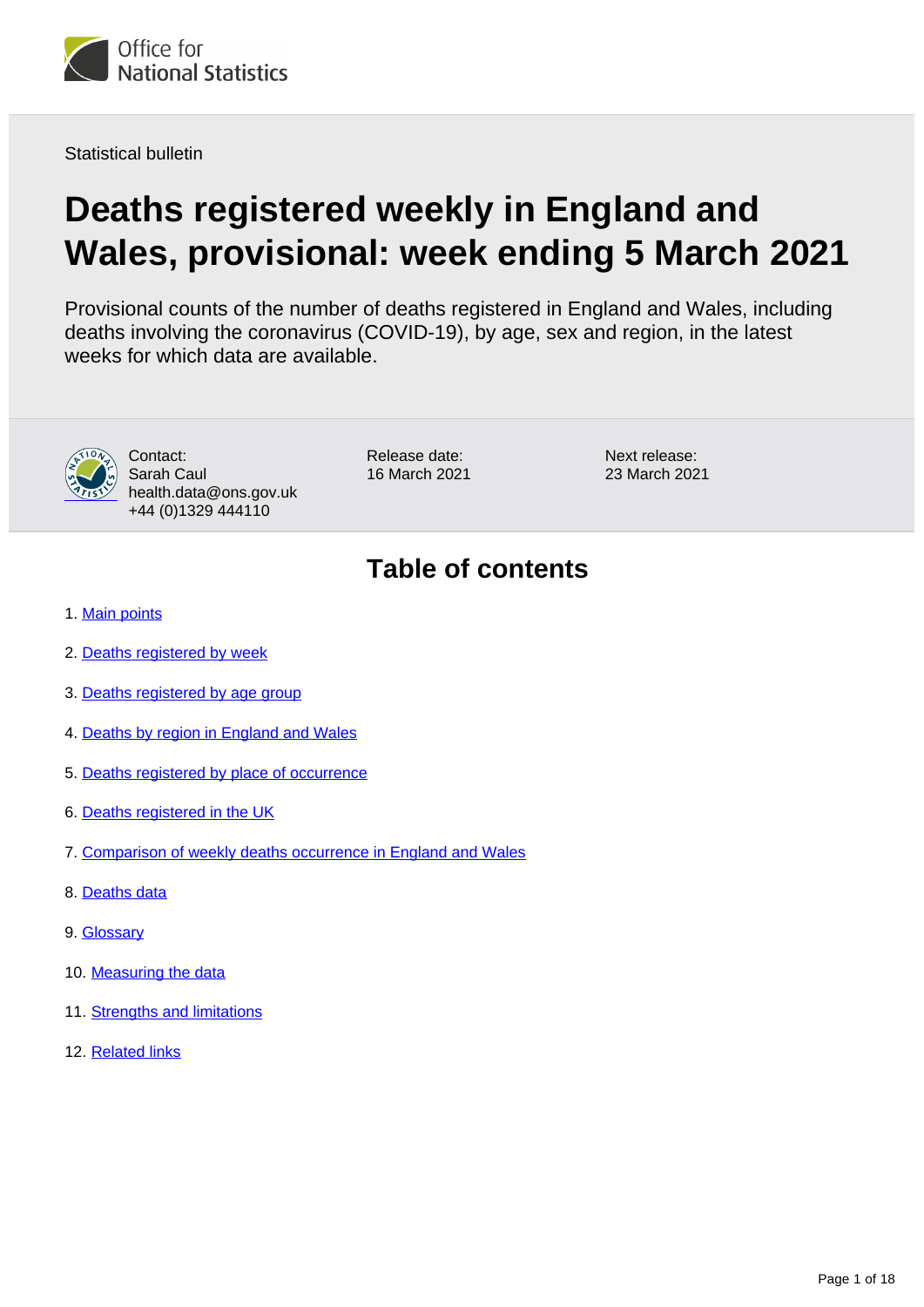## <span id="page-1-0"></span>**1 . Main points**

- The number of deaths registered in England and Wales in the week ending 5 March 2021 (Week 9) was 11,592; this was 1,022 fewer deaths than the previous week (Week 8).
- In Week 9, the number of deaths registered in England and Wales was 3.7% above the five-year average (409 deaths higher).
- Of the deaths registered in Week 9 in England and Wales, 2,105 mentioned "novel coronavirus (COVID-19)", a decrease of 809 deaths compared with Week 8.
- In Week 9, deaths involving COVID-19 accounted for 18.2% of all deaths in England and Wales, compared with 23.1% in Week 8.
- Of the 2,105 deaths involving COVID-19 in Week 9 in England and Wales, 1,685 had this recorded as the underlying cause of death (80.0%).
- Of the 2,350 deaths that involved Influenza and Pneumonia, 308 had this recorded as the underlying cause of death (13.1%).
- In England, the total number of registered deaths decreased from 11,844 (Week 8) to 10,882 (Week 9); total deaths have decreased in all English regions for the third week in a row.
- In Week 9, the number of deaths registered involving COVID-19 decreased in all English regions compared with Week 8, with the South East of England recording the largest decrease of 153 deaths.
- In Wales, the total number of deaths registered decreased from 759 (Week 8) to 689 (Week 9); this was lower than the five-year average for the first time in 2021 (698 deaths).
- In Wales, the number of deaths registered involving COVID-19 decreased from 138 (Week 8) to 103 (Week 9).
- We estimate that the number of deaths actually occurring (rather than registered) in Week 8 in England and Wales was between 9,461 and 11,718.
- The number of deaths registered in the UK in the week ending 5 March 2021 was 13,107, which was 403 higher than the five-year average; of deaths registered in the UK in Week 9, 2,279 deaths involved COVID-19, that is, 920 lower than in Week 8.

## <span id="page-1-1"></span>**2 . Deaths registered by week**

### **Figure 1: The number of deaths registered in England was above the five-year average in Week 9, but was below the five-year average in Wales**

Number of deaths registered by week, England and Wales, 28 December 2019 to 5 March 2021

[Download the data](https://www.ons.gov.uk/visualisations/dvc1241/fig1/datadownload.xlsx)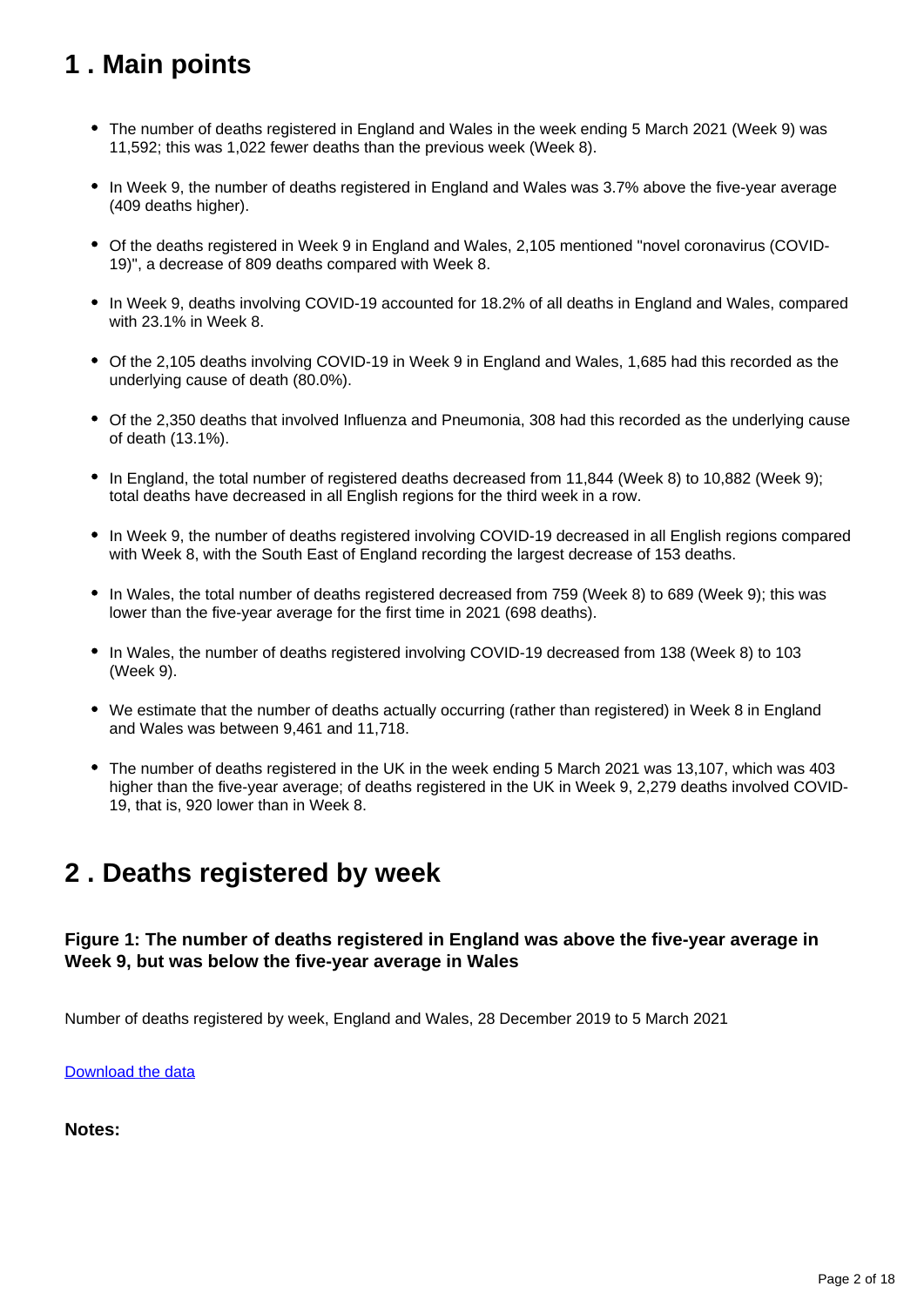- 1. Figures exclude deaths of non-residents.
- 2. Based on date a death was registered rather than occurred.
- 3. All figures for 2020 and 2021 are provisional.
- 4. The number of deaths registered in 2020 Weeks 19, 20, 22, 23, 36, 37, 52 and 53 and in Week 1 2021 were affected by the early May, late May, August, Christmas and New Year Bank Holidays (Friday 8 May 2020, Monday 25 May 2020, Monday 31 August 2020, Friday 25 December 2020, Monday 28 December 2020, Friday 1 January 2021); the impact of the early May Bank Holiday was analysed in ourWeek 20 [bulletin.](https://www.ons.gov.uk/peoplepopulationandcommunity/birthsdeathsandmarriages/deaths/bulletins/deathsregisteredweeklyinenglandandwalesprovisional/weekending15may2020#deaths-registered-by-week)
- 5. The Week 52 five-year average is used to compare against Week 53 deaths.
- 6. The five-year average has been provided for 2015 to 2019 (rather than 2016 to 2020) because of the impact of the coronavirus (COVID-19) pandemic on deaths registered in 2020. The average for 2015 to 2019 provides a comparison of the number of deaths expected per week in a usual (non-pandemic) year.

The provisional number of deaths registered in England and Wales decreased from 12,614 in Week 8 (week ending 26 February 2021) to 11,592 in Week 9 (week ending 5 March 2021). The number of deaths was 3.7% above the five-year average (409 deaths higher).

In England, the number of deaths decreased from 11,844 in Week 8 to 10,882 in Week 9, which was 434 deaths (4.2%) higher than the Week 9 five-year average (Figure 1).

In Wales, the number of deaths decreased from 759 in Week 8 to 689 in Week 9, which was nine deaths (1.3%) lower than the Week 9 five-year average (Figure 1). This is the first time deaths have been lower than the fiveyear average, in Wales, in 2021.

### **Figure 2: The number of deaths involving COVID-19 decreased in Week 9**

Deaths involving and due to COVID-19, and Influenza and Pneumonia, England and Wales, deaths registered in 2020 and 2021

#### [Download the data](https://www.ons.gov.uk/visualisations/dvc1241/fig2/datadownload.xlsx)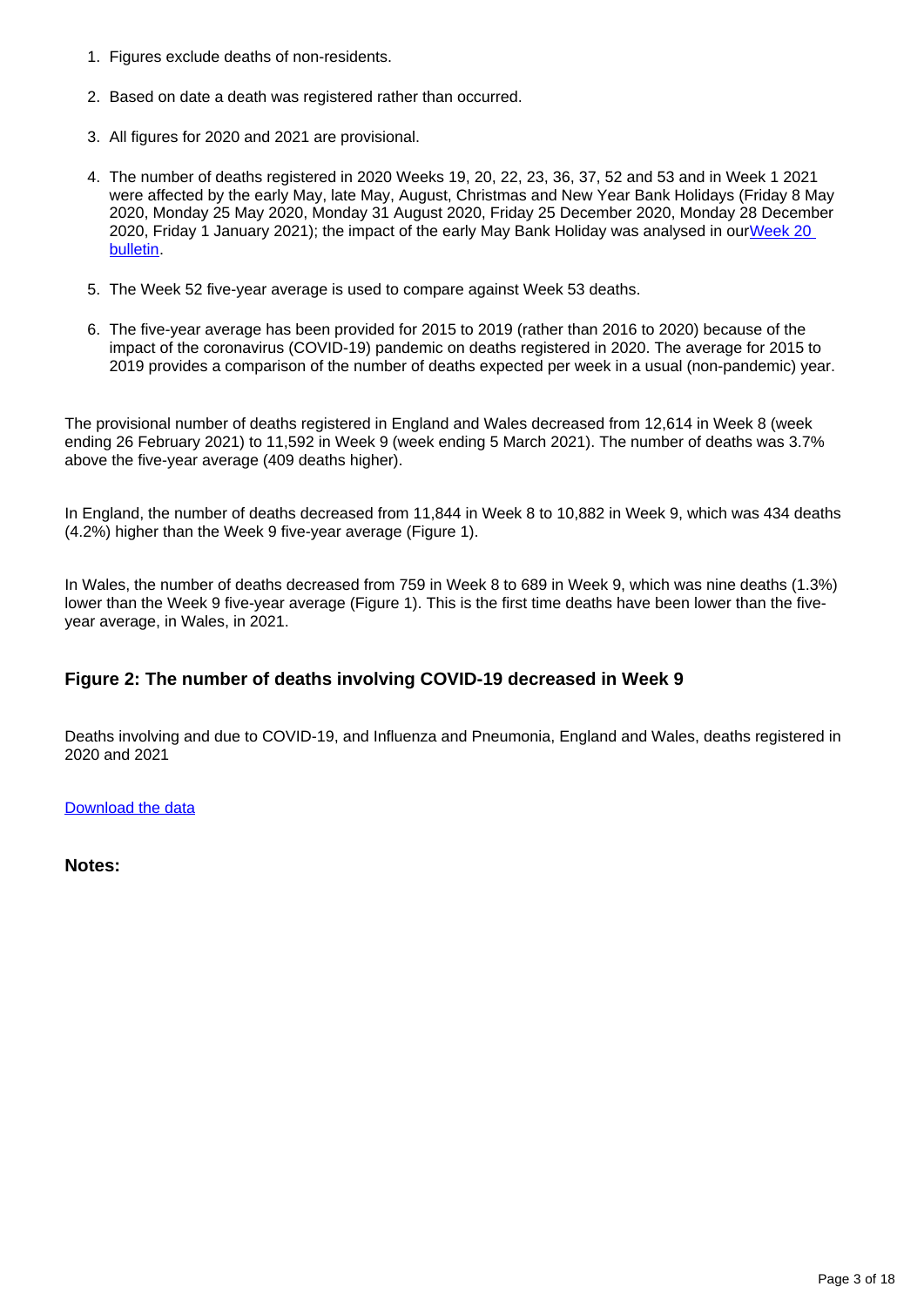- 1. Figures include deaths of non-residents.
- 2. Based on date a death was registered rather than occurred.
- 3. All figures for 2020 and 2021 are provisional.
- 4. The International Classification of Diseases, 10th Edition (ICD-10) definitions are as follows: coronavirus (COVID-19) (U07.1, U07.2, U09.9 and U10.9) and Influenza and Pneumonia (J09 to J18).
- 5. A death can be registered with both COVID-19 and Influenza and Pneumonia mentioned on the death certificate. Deaths where both were mentioned have been counted in both categories.
- 6. We use the term "due to COVID-19" or "due to Influenza and Pneumonia" when referring only to deaths where that illness was recorded as the underlying cause of death. We use the term "involving COVID-19" or "involving Influenza and Pneumonia" when referring to deaths that had that illness mentioned anywhere on the death certificate, whether as an underlying cause or not.
- 7. The number of deaths registered in 2020 Weeks 19, 20, 22, 23, 36, 37, 52 and 53 and in Week 1 2021 were affected by the early May, late May, August, Christmas and New Year Bank Holidays (Friday 8 May 2020, Monday 25 May 2020, Monday 31 August 2020, Friday 25 December 2020, Monday 28 December 2020, Friday 1 January 2021); the impact of the early May Bank Holiday was analysed in our Week 20 **bulletin**
- 8. The Week 52 five-year average is used to compare against Week 53 deaths.
- 9. The five-year average has been provided for 2015 to 2019 (rather than 2016 to 2020) because of the impact of the coronavirus (COVID-19) pandemic on deaths registered in 2020. The average for 2015 to 2019 provides a comparison of the number of deaths expected per week in a usual (non-pandemic) year.

The number of death registrations in England and Wales involving the coronavirus (COVID-19) decreased from 2,914 in Week 8 to 2,105 in Week 9 - a 27.8% decrease. Of all deaths registered in Week 9, 18.2% mentioned COVID-19 on the death certificate.

In England, the number of deaths involving COVID-19 in Week 9 was 1,994, accounting for 18.3% of all deaths compared with 23.4% in Week 8.

In Wales, there were 103 deaths involving COVID-19, accounting for 14.9% of all deaths compared with 18.2% in Week 8.

Of the 2,105 deaths in England and Wales that involved COVID-19, 1,685 had this recorded as the underlying cause of death (80.0%, Figure 2). Of the 2,350 deaths that involved Influenza and Pneumonia, 308 had this recorded as the underlying cause of death (13.1%).

Deaths that involved both COVID-19, and Influenza and Pneumonia have been included in both categories for consistency when comparing with the underlying cause of death. Influenza and Pneumonia has been included for comparison, as a well-understood cause of death involving respiratory infection that is likely to have somewhat similar risk factors to COVID-19. More detailed analysis is available in our [Deaths due to coronavirus \(COVID-19\)](https://www.ons.gov.uk/peoplepopulationandcommunity/birthsdeathsandmarriages/deaths/bulletins/deathsduetocoronaviruscovid19comparedwithdeathsfrominfluenzaandpneumoniaenglandandwales/deathsoccurringbetween1januaryand31august2020)  [compared with deaths from influenza and pneumonia](https://www.ons.gov.uk/peoplepopulationandcommunity/birthsdeathsandmarriages/deaths/bulletins/deathsduetocoronaviruscovid19comparedwithdeathsfrominfluenzaandpneumoniaenglandandwales/deathsoccurringbetween1januaryand31august2020) release.

We have developed an experimental statistical model to estimate the number of deaths that actually occurred in a given week, rather than the number registered. For Week 9, we estimate that 10,480 deaths occurred in England and Wales, with a [95% confidence interval](https://www.ons.gov.uk/methodology/methodologytopicsandstatisticalconcepts/uncertaintyandhowwemeasureit#confidence-interval) of 9,461 to 11,718. This is within the range of deaths observed in years 2015 to 2019 for Week 9, with 812 less deaths than the mean, and a decrease of 1,265 from the Week 8 2021 estimate of 11,745 (11,408 to 12,161).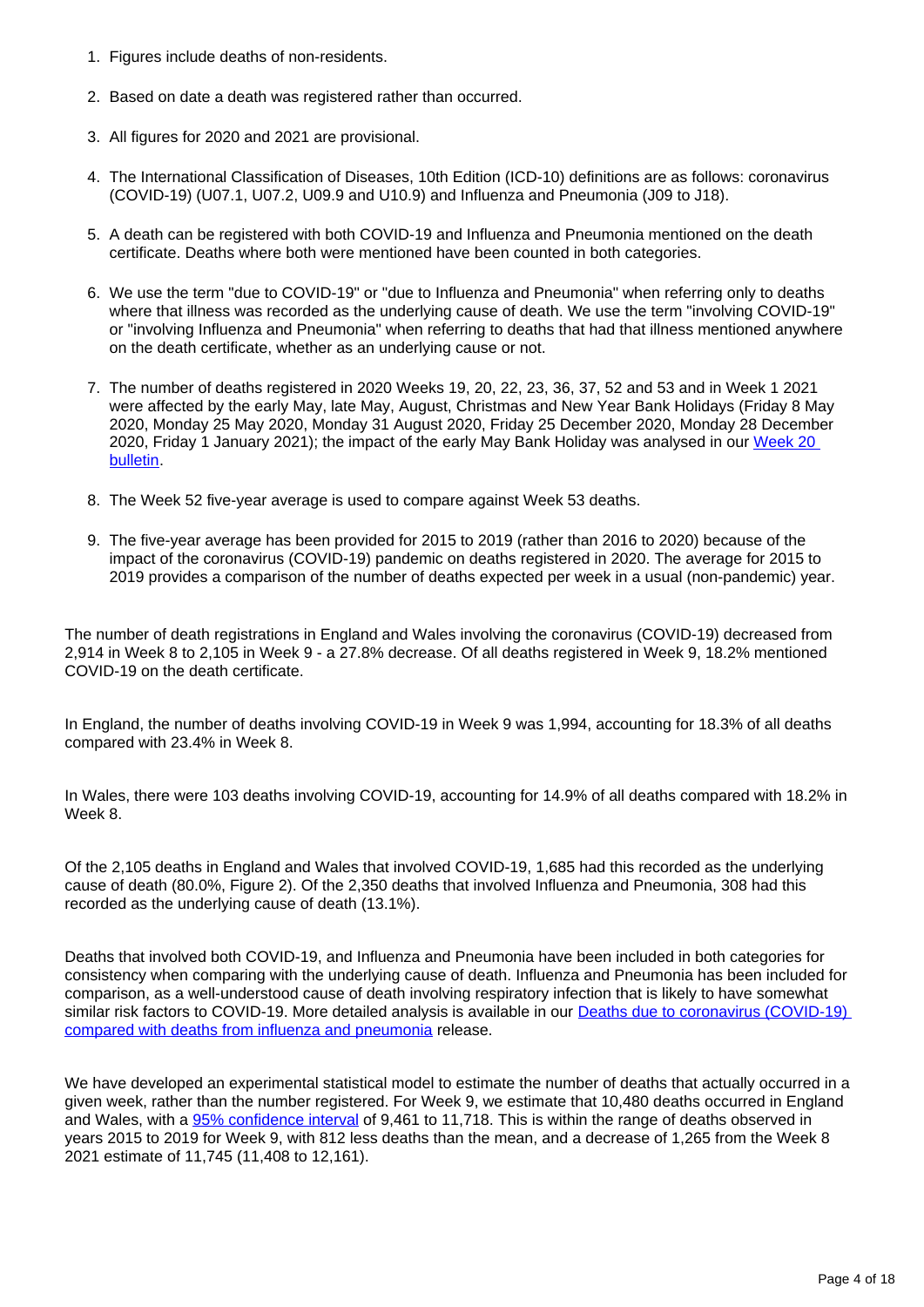These are provisional estimates that assume the pattern of occurrences can be predicted based on experience in previous years. The estimate for the most recent week always has a wider margin of error than for earlier weeks, so it should be treated with caution.

### **Figure 3: Deaths not involving COVID-19 were below the five-year average in Week 9**

Number of deaths registered by week, England and Wales, 28 December 2019 to 5 March 2021

#### [Download the data](https://www.ons.gov.uk/visualisations/dvc1241/fig3/datadownload.xlsx)

#### **Notes:**

- 1. Figures include deaths of non-residents.
- 2. Based on date a death was registered rather than occurred.
- 3. All figures for 2020 and 2021 are provisional.
- 4. The International Classification of Diseases, 10th Edition (ICD-10) definitions are available in the measuring the data section.
- 5. The number of deaths registered in 2020 Weeks 19, 20, 22, 23, 36, 37, 52 and 53 and in Week 1 2021 were affected by the Early May, Late May, August, Christmas and New Year Bank Holidays (Friday 8 May 2020, Monday 25 May 2020, Monday 31 August 2020, Friday 25 December 2020, Monday 28 December 2020, Friday 1 January 2021); the impact of the Early May Bank Holiday was analysed in our Week 20 [bulletin.](https://www.ons.gov.uk/peoplepopulationandcommunity/birthsdeathsandmarriages/deaths/bulletins/deathsregisteredweeklyinenglandandwalesprovisional/weekending15may2020#deaths-registered-by-week)
- 6. The Week 52 five-year average is used to compare against Week 53 deaths.
- 7. The five-year average has been provided for 2015 to 2019 (rather than 2016 to 2020) because of the impact of the coronavirus (COVID-19) pandemic on deaths registered in 2020. The average for 2015 to 2019 provides a comparison of the number of deaths expected per week in a usual (non-pandemic) year.

Analysis in this section includes deaths from Week 11 of 2020 (week ending 13 March 2020, the week of the first registration of a death involving COVID-19) through to Week 9 of 2021 (week ending 5 March 2021), to ensure full coverage of the ongoing coronavirus (COVID-19) pandemic.

Using the most up-to-date data we have available, the number of deaths from the week ending 13 March 2020 up to 5 March 2021 was 640,322 in England and Wales. Of the deaths registered by 5 March 2021, 134,256 (21.0%) mentioned COVID-19 on the death certificate. During this period, the number of excess deaths above the fiveyear average was 109,193 deaths.

In England, the number of deaths between the week ending 13 March 2020 and 5 March 2021 was 600,762 and of these, 126,432 deaths (21.0%) mentioned COVID-19. This was 104,453 deaths above the five-year average.

In Wales, the number of deaths was 38,769 and of these, 7,649 deaths (19.7%) mentioned COVID-19. This was 5,438 deaths above the five-year average.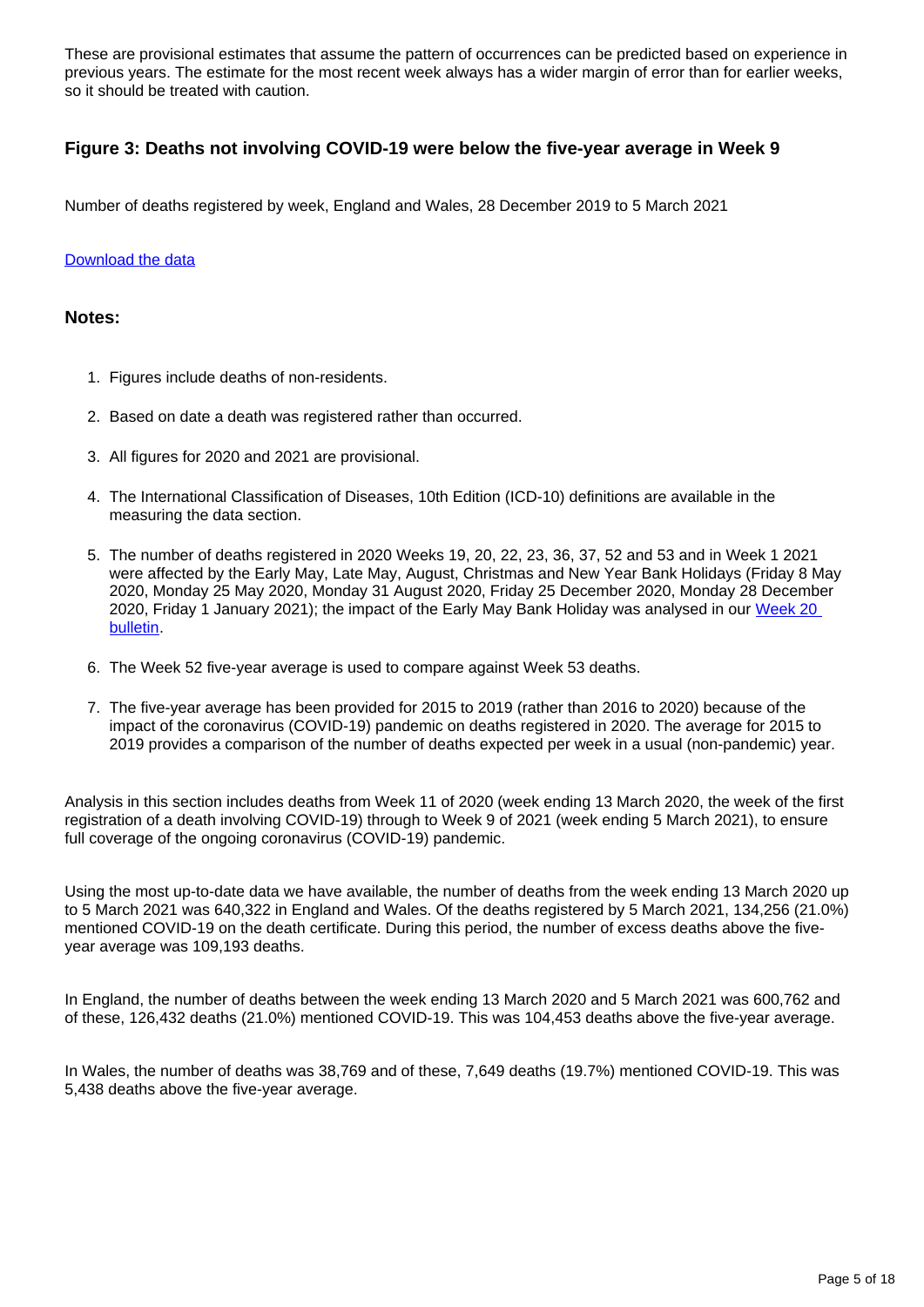## <span id="page-5-0"></span>**3 . Deaths registered by age group**

In Week 9 (week ending 5 March 2021), the number of deaths involving the coronavirus (COVID-19) in England and Wales decreased or remained the same in all age groups (except those aged 15 to 19 years, 30 to 34 years and 40 to 44 years, which increased by one death, three deaths and five deaths respectively) compared with Week 8. The biggest decrease was seen in those aged 90 years and over (193 fewer deaths). The majority (63.6%) of deaths involving COVID-19 were in people aged 75 years and over, however the proportion has been decreasing.

Since the beginning of the coronavirus pandemic (up to week ending 5 March 2021), 54.3% of all deaths involving COVID-19 have been in males (Figure 4). There have been more deaths in females aged 85 years and over (30,642) than males aged 85 years and over (25,583). However, these numbers do not account for the [population structure](https://www.ons.gov.uk/peoplepopulationandcommunity/populationandmigration/populationprojections/datasets/2014basednationalpopulationprojectionstableofcontents) where there are more women aged 85 years and over than men.

### **Figure 4: The majority of deaths involving COVID-19 have been in people aged 75 years and over**

Number of deaths involving COVID-19 by sex and age group, England and Wales, 28 December 2019 to 5 March 2021

#### [Download the data](https://www.ons.gov.uk/visualisations/dvc1241/fig4/datadownload.xlsx)

#### **Notes:**

- 1. Figures include deaths of non-residents.
- 2. Based on date a death was registered rather than occurred.
- 3. All figures for 2020 and 2021 are provisional.
- 4. The International Classification of Diseases, 10th edition (ICD-10) definitions are available in the measuring the data section.
- 5. Individual weeks may not sum to the year-to-date analysis as previous weeks have been recalculated to have the most up-to-date figures.
- 6. Does not include deaths where age is either missing or not yet fully coded.

### <span id="page-5-1"></span>**4 . Deaths by region in England and Wales**

### **Figure 5: The number of deaths in Week 9 was higher than the five-year average in the majority of the English regions, but was lower than the five-year average in Wales**

Number of deaths in Wales and regions in England, registered between 28 December 2019 and 5 March 2021

[Download the data](https://www.ons.gov.uk/visualisations/dvc1241/fig5/datadownload.xlsx)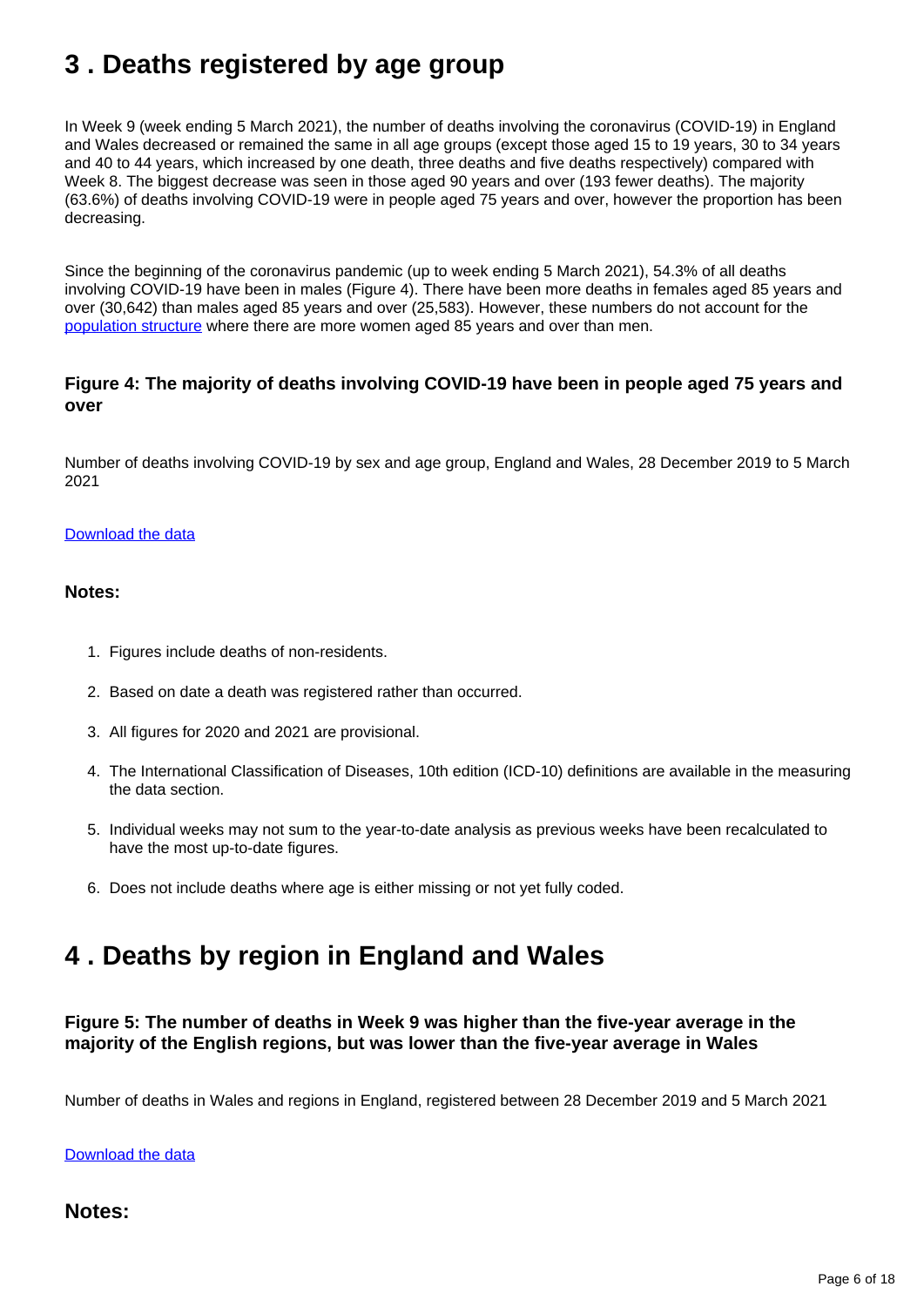- 1. Based on area of usual residence. Geographical boundaries are based on the most up-to-date information available at the time of publication.
- 2. Figures exclude deaths of non-residents.
- 3. Based on date a death was registered rather than occurred.
- 4. All figures for 2020 and 2021 are provisional.
- 5. The International Classification of Diseases, 10th Edition (ICD-10) definitions are available in the measuring the data section.
- 6. The number of deaths registered in 2020 Weeks 19, 20, 22, 23, 36, 37, 52 and 53 and in Week 1 2021 were affected by the Early May, Late May, August, Christmas and New Year Bank Holidays (Friday 8 May 2020, Monday 25 May 2020, Monday 31 August 2020, Friday 25 December 2020, Monday 28 December 2020, Friday 1 January 2021); the impact of the Early May Bank Holiday was analysed in ou[rWeek 20](https://www.ons.gov.uk/peoplepopulationandcommunity/birthsdeathsandmarriages/deaths/bulletins/deathsregisteredweeklyinenglandandwalesprovisional/weekending15may2020#deaths-registered-by-week)  [bulletin.](https://www.ons.gov.uk/peoplepopulationandcommunity/birthsdeathsandmarriages/deaths/bulletins/deathsregisteredweeklyinenglandandwalesprovisional/weekending15may2020#deaths-registered-by-week)
- 7. The Week 52 five-year average is used to compare against Week 53 deaths.
- 8. The five-year average has been provided for 2015 to 2019 (rather than 2016 to 2020) because of the impact of the coronavirus (COVID-19) pandemic on deaths registered in 2020. The average for 2015 to 2019 provides a comparison of the number of deaths expected per week in a usual (non-pandemic) year.

In Week 9 (week ending 5 March 2021), the total number of deaths registered was higher than the five-year average in seven out of the nine English regions (Figure 5). The largest increase on the five-year average was in the East Midlands (16.4% higher).

Across the English regions, the South East had the largest number of deaths involving the coronavirus (COVID-19), with 328 deaths, while the English regions with the highest proportions of deaths involving COVID-19 were the East Midlands (21.4%) and East of England (21.2%).

Deaths involving COVID-19 decreased in all regions, with the South East of England reporting the largest decrease (153 fewer deaths). This is the fourth consecutive week in which all English regions recorded a decrease. More detailed geographic analysis can be found in our **[Monthly mortality analysis release](https://www.ons.gov.uk/peoplepopulationandcommunity/birthsdeathsandmarriages/deaths/bulletins/monthlymortalityanalysisenglandandwales/latest)**.

In Week 9, there were 103 deaths involving COVID-19 registered in Wales - a 25.4% decrease compared with Week 8 (138 deaths).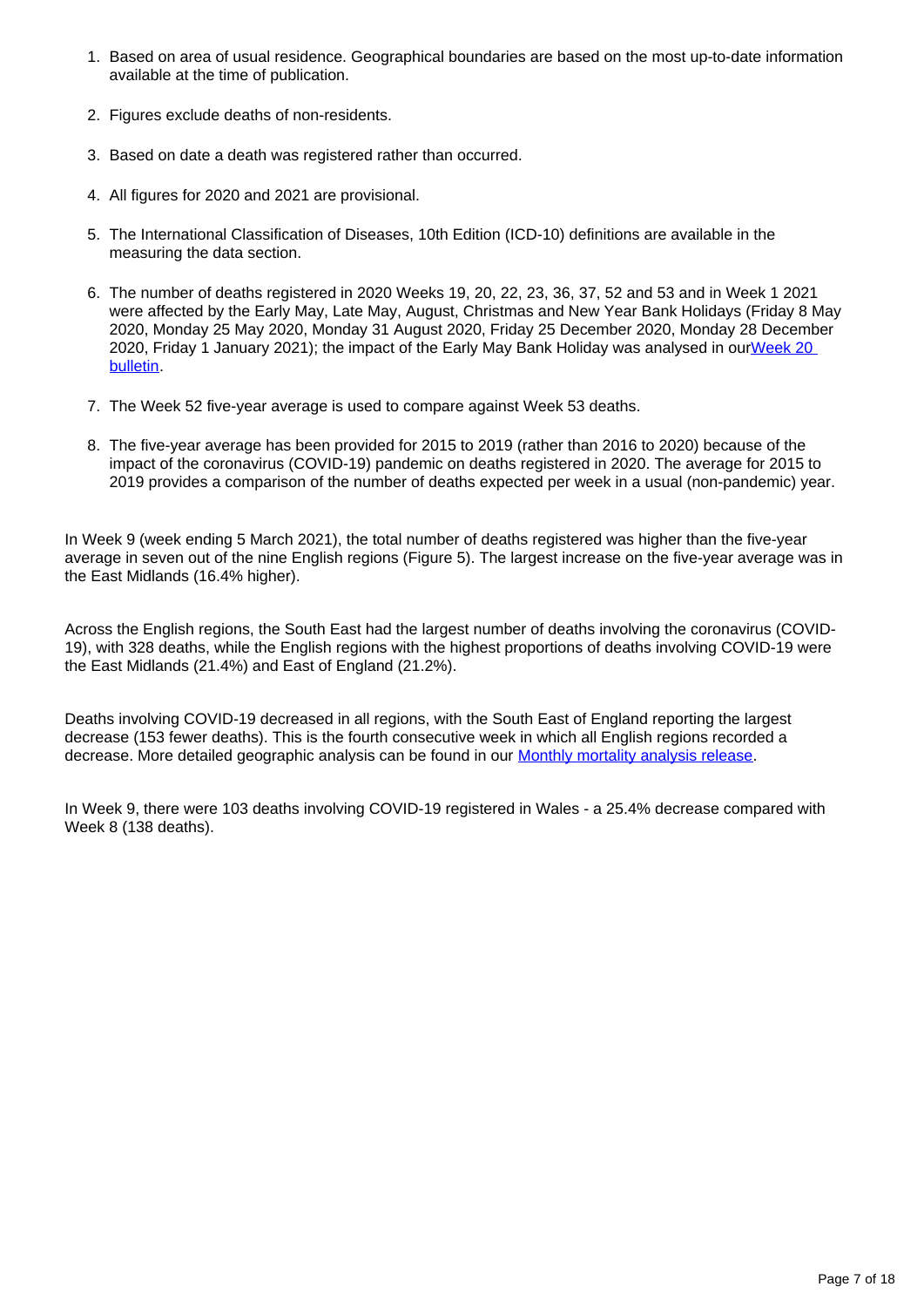Table 1: The number of deaths registered was above the five-year average in the majority of the English regions, but lower than the five-year average in Wales

Number of deaths in Wales and regions in England, registered week ending 5 March 2021

| <b>Region name</b>                        | <b>Number of deaths</b> | Five-year average | <b>Difference</b> | Percentage above<br>average |
|-------------------------------------------|-------------------------|-------------------|-------------------|-----------------------------|
| <b>East Midlands</b>                      | 1,091                   | 937               | 154               | 16.4                        |
| East                                      | 1,309                   | 1,231             | 78                | 6.3                         |
| <b>North West</b>                         | 1,564                   | 1,474             | 90                | 6.1                         |
| London                                    | 1,093                   | 1,031             | 62                | 6.0                         |
| <b>West Midlands</b>                      | 1,250                   | 1,195             | 55                | 4.6                         |
| <b>South West</b>                         | 1,191                   | 1,181             | 10                | 0.8                         |
| <b>South East</b>                         | 1,703                   | 1,701             | 2                 | 0.1                         |
| <b>North East</b>                         | 581                     | 583               | $-2$              | $-0.3$                      |
| <b>Yorkshire and the</b><br><b>Humber</b> | 1,100                   | 1,115             | -15               | $-1.3$                      |
| <b>Wales</b>                              | 689                     | 698               | -9                | $-1.3$                      |

Source: Office for National Statistics – Deaths registered weekly in England and Wales

#### **Notes**

- 1. Based on area of usual residence. Geographical boundaries are based on the most up-to-date information available at the time of publication.
- 2. Figures exclude deaths of non-residents.
- 3. Based on date a death was registered rather than occurred.
- 4. All figures for 2020 and 2021 are provisional.
- 5. The averages are based on the number of death registrations in each region, recorded for each corresponding week over the previous five years.
- 6. Moveable public holidays, when register offices are closed, affect the number of registrations made in the published weeks and in the corresponding weeks in previous years. The number of deaths registered in Week 1 2021 was affected by the Christmas and New Year Bank Holidays (Monday 28 December 2020 and Friday 1 January 2021).
- 7. The five-year average has been provided for 2015 to 2019 (rather than 2016 to 2020) because of the impact of the coronavirus (COVID-19) pandemic on deaths registered in 2020. The average for 2015 to 2019 provides a comparison of the number of deaths expected per week in a usual (non-pandemic) year.

### <span id="page-7-0"></span>**5 . Deaths registered by place of occurrence**

Of deaths involving the coronavirus (COVID-19) in 2020 and up to Week 9 (week ending 5 March 2021), 69.1% (92,714 deaths) occurred in hospitals, with the remainder occurring in care homes (31,278 deaths), private homes (7,339), hospices (1,966), other communal establishments (486) and elsewhere (473).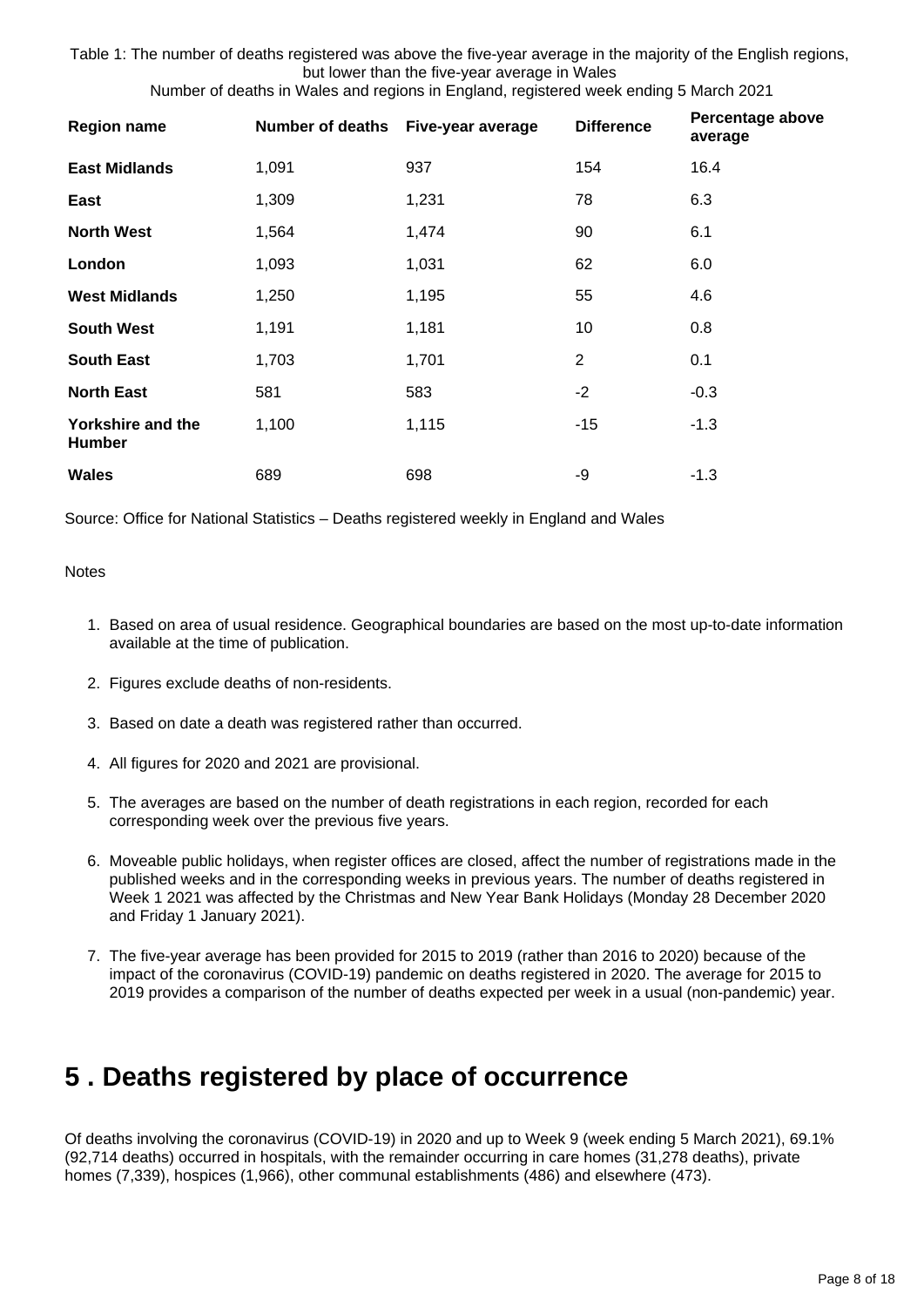Between Weeks 8 and 9, the number of deaths involving COVID-19 decreased in hospitals (614 fewer), care homes (127 fewer), private homes (41 fewer), hospices (18 fewer), other communal establishments (7 fewer) and elsewhere (2 fewer).

Deaths involving COVID-19 in hospitals as a proportion of all deaths in hospitals fell to 28.2% in Week 9 (36.1% in Week 8). Deaths involving COVID-19 in care homes accounted for 17.4% of deaths, a decrease from Week 8 (22.0%).

Detailed analysis on deaths of care home residents is available in [Deaths involving COVID-19 in the care sector,](https://www.ons.gov.uk/releases/deathsinvolvingcovid19inthecaresectorenglandandwalesdeathsoccurringupto12june2020andregisteredupto20june2020provisional)  [England and Wales: deaths occurring up to 12 June 2020 and registered up to 20 June 2020.](https://www.ons.gov.uk/releases/deathsinvolvingcovid19inthecaresectorenglandandwalesdeathsoccurringupto12june2020andregisteredupto20june2020provisional)

From Week 1 2021 (week ending 8 January 2021) onwards, we have published a [dataset of weekly deaths to](https://www.ons.gov.uk/peoplepopulationandcommunity/birthsdeathsandmarriages/deaths/datasets/carehomeresidentdeathsregisteredinenglandandwalesprovisional)  [care home residents](https://www.ons.gov.uk/peoplepopulationandcommunity/birthsdeathsandmarriages/deaths/datasets/carehomeresidentdeathsregisteredinenglandandwalesprovisional)</u>. The term "care home resident" used in this dataset refers to all deaths where either the death occurred in a care home, or the death occurred elsewhere but the place of residence of the deceased was recorded as a care home. The figures should not be confused with "deaths in care homes" as reported within this bulletin, which refers only to the first category.

As well as the Office for National Statistics (ONS) data, the Care Quality Commission (CQC) provides numbers of deaths involving COVID-19 in care homes in England that are based on the date the death was notified to the CQC. From 10 April 2020 (the first day when data were collected using the CQC's new method of identifying deaths involving COVID-19) to 12 March 2021, there were 28,709 deaths of residents in care homes involving COVID-19. Of these deaths, 157 were notified in the week up to 12 March 2021. More information on the data provided by the CQC can be found in our [joint transparency statement.](https://www.ons.gov.uk/news/statementsandletters/publicationofstatisticsondeathsinvolvingcovid19incarehomesinenglandtransparencystatement)

In Wales, the Welsh Government publishes [the number of deaths of care home residents involving COVID-19](https://gov.wales/notifications-deaths-residents-related-covid-19-adult-care-homes) notified to the Care Inspectorate Wales (CIW). Between 1 March 2020 and 26 February 2021, there were 1,890 deaths of residents in care homes involving COVID-19.

More information on how these numbers have compared throughout the pandemic can be found in our previous [Comparison of weekly death occurrences in England and Wales release](https://www.ons.gov.uk/peoplepopulationandcommunity/healthandsocialcare/causesofdeath/articles/comparisonofweeklydeathoccurrencesinenglandandwales/previousReleases).

### **Figure 6: Deaths in Week 9 were above the five-year average in private homes but below the five-year average in care homes, hospitals and other settings**

Number of excess deaths by place of occurrence, England and Wales, registered between 7 March 2020 and 5 March 2021

[Download the data](https://www.ons.gov.uk/visualisations/dvc1241/fig6/datadownload.xlsx)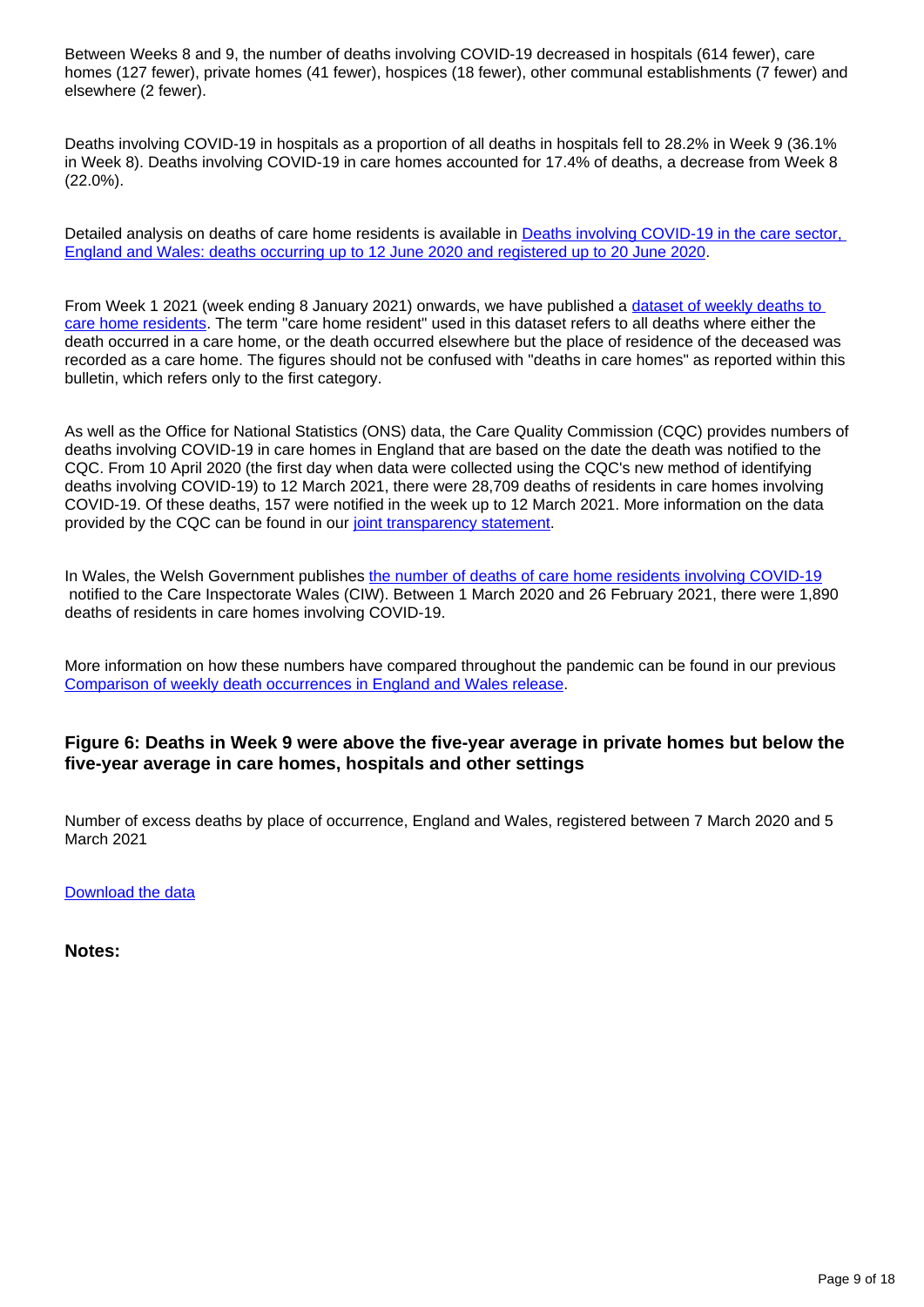- 1. Based on area of usual residence. Geographical boundaries and communal establishments are based on the most up-to-date information available.
- 2. Figures include deaths of non-residents.
- 3. Based on date a death was registered rather than occurred.
- 4. All figures for 2020 and 2021 are provisional.
- 5. The International Classification of Diseases, 10th Edition (ICD-10) definitions are available in the measuring the data section.
- 6. "Other" includes deaths in communal establishments other than hospitals and care homes, in hospices, and that occurred "elsewhere". More information on the place of death definitions used is available in the [accompanying dataset.](https://www.ons.gov.uk/peoplepopulationandcommunity/birthsdeathsandmarriages/deaths/datasets/weeklyprovisionalfiguresondeathsregisteredinenglandandwales)
- 7. The Week 52 five-year average is used to compare against Week 53 deaths.
- 8. The five-year average has been provided for 2015 to 2019 (rather than 2016 to 2020) because of the impact of the coronavirus (COVID-19) pandemic on deaths registered in 2020. The average for 2015 to 2019 provides a comparison of the number of deaths expected per week in a usual (non-pandemic) year.

In Week 9, the numbers of deaths in private homes was above the five-year average (Figure 6). The largest proportion of excess deaths was registered in private homes (934 excess deaths, 36.8% above the five-year average).

In Week 9, the numbers of deaths in care homes, hospitals and other settings were below the five-year average. Deaths within care homes were 12.5% below the five-year average (313 deaths), deaths in hospital were 2.2% below the five-year average (115 deaths) and deaths in other settings were 11.6% below the five-year average (96 deaths).

This was the second consecutive week that deaths registered in care homes were below the five-year average, the fifth week in a row that deaths registered in other settings were below the five-year average and the first week since Week 42 2020 that deaths in hospitals were below the five-year average.

Looking in more detail at deaths in private homes in Week 9, females accounted for 489 excess deaths compared with 445 for males. Overall, 72.3% of the excess deaths in private homes were of those aged 70 years and over (675 excess deaths); this proportion has decreased from 79.6% (913 excess deaths) in Week 8.

The [Deaths in private homes](https://www.ons.gov.uk/peoplepopulationandcommunity/birthsdeathsandmarriages/deaths/articles/deathsinprivatehomesenglandandwalesprovisional/deathsregisteredfrom28december2019to11september2020) release provides analysis for deaths registered from 28 December 2019 to 11 September 2020. In addition, more [detailed analysis of excess deaths in England](https://www.gov.uk/government/publications/excess-mortality-in-england-weekly-reports) is produced by Public Health England (PHE) on a weekly basis.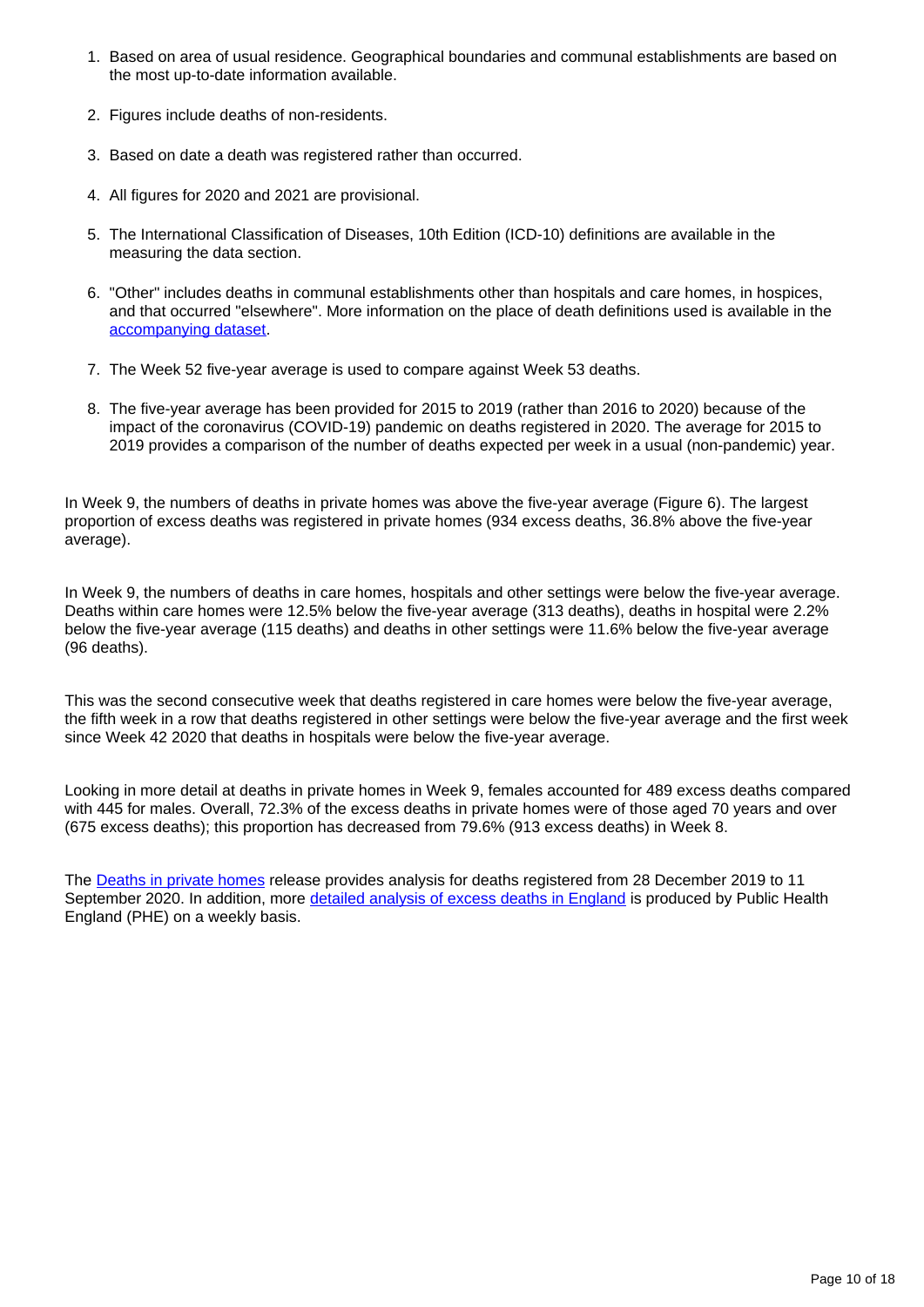#### **Figure 7: Over 75% of deaths involving COVID-19 occurring in Week 9 were in hospital**

**Number of deaths involving COVID-19 by place of occurrence, England and Wales, occurring up to 26 February 2021 and registered up to 13 March 2021**

### Figure 7: Over 75% of deaths involving COVID-19 occurring in Week 9 were in hospital

Number of deaths involving COVID-19 by place of occurrence, England and Wales, occurring up to 26 February 2021 and registered up to 13 March 2021



#### **Source: Office for National Statistics – Deaths registered weekly in England and Wales**

#### **Notes:**

- 1. Figures include deaths of non-residents.
- 2. Based on date of death, registered up to 13 March 2021.
- 3. All figures for 2020 and 2021 are provisional.
- 4. The International Classification of Diseases, 10th Edition (ICD-10) definitions are available in the measuring the data section.
- 5. This chart includes deaths from week ending 13 March 2020 onwards. Three deaths involving COVID-19 occurring prior to this (in the week ending 31 January (Week 5), week ending 7 February (Week 6) and week ending 28 February (Week 9) are not included in the chart.

Figure 7 is based on date of death for deaths registered up to 13 March 2021, rather than date of registration. As more deaths are registered, deaths per day are likely to increase, especially for later dates. Looking at the number of deaths that occurred in Week 9, 75.6% of deaths occurred in hospitals, and care homes accounted for 15.5% of all deaths involving COVID-19; this may change as more deaths are registered.

The earliest known death involving COVID-19 occurred in the week ending 31 January 2020 (Week 5).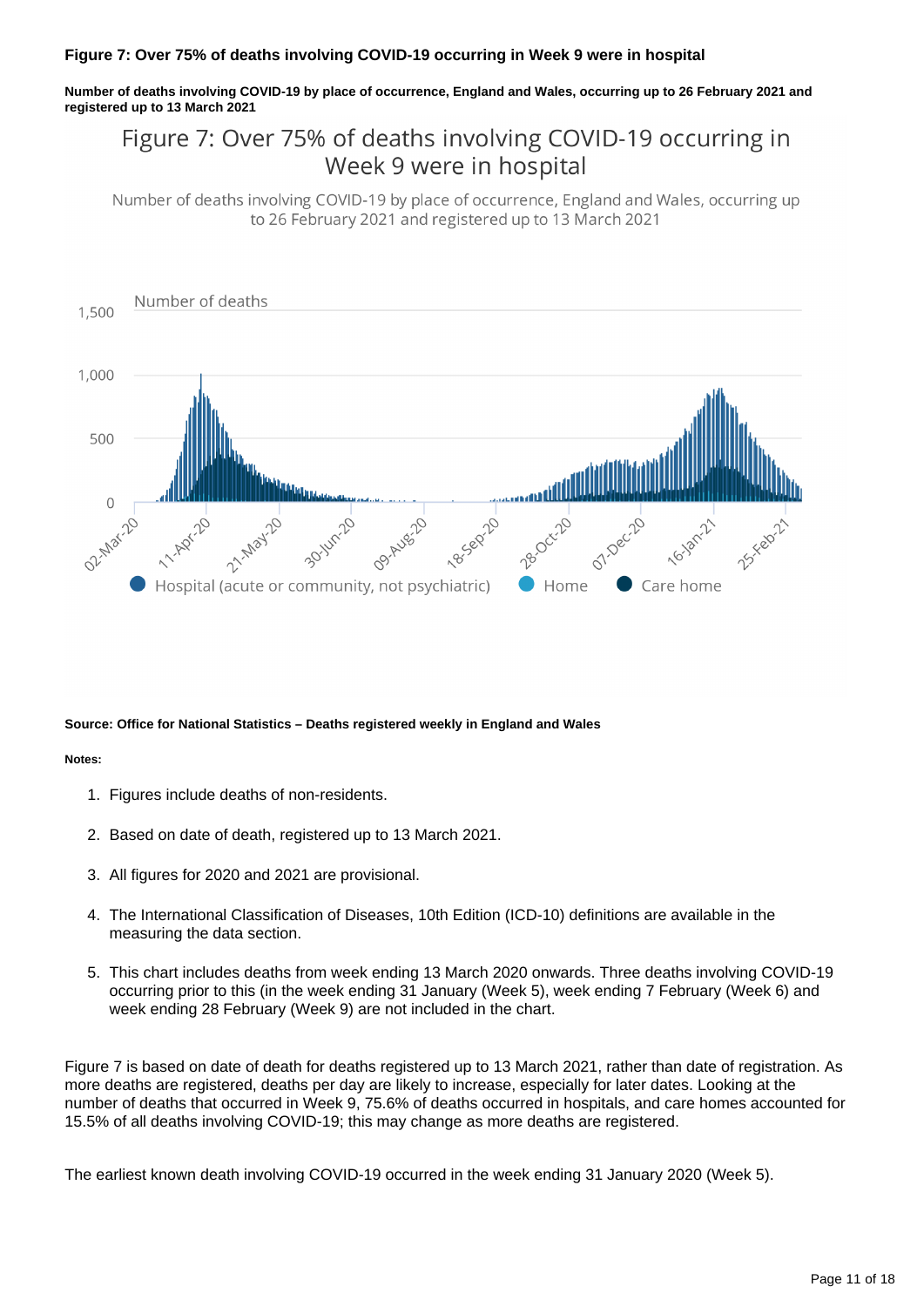## <span id="page-11-0"></span>**6 . Deaths registered in the UK**

#### **Figure 8: Deaths in the UK involving COVID-19 decreased in Week 9**

**Number of deaths registered by week, UK, week ending 13 March 2020 to week ending 5 March 2021**

### Figure 8: Deaths in the UK involving COVID-19 decreased in Week 9

Number of deaths registered by week, UK, week ending 13 March 2020 to week ending 5 March 2021



**Source: Office for National Statistics, National Records of Scotland, and Northern Ireland Statistics and Research Agency**

#### **Notes:**

- 1. Figures include deaths of non-residents that were registered in each country.
- 2. Based on date a death was registered rather than occurred.
- 3. All figures for 2020 and 2021 are provisional.
- 4. The International Classification of Diseases, 10th Edition (ICD-10) definitions are available in the measuring the data section.
- 5. [National Records of Scotland](https://www.nrscotland.gov.uk/statistics-and-data/statistics/statistics-by-theme/vital-events/general-publications/weekly-and-monthly-data-on-births-and-deaths-registered-in-scotland) produce figures for Scotland with an updated back series. We update the backseries until the end of the calendar year, therefore the UK total in 2021 may differ from previous weeks in 2021, but the 2020 UK total will remain constant.
- 6. [Northern Ireland Statistics and Research Agency](https://www.nisra.gov.uk/publications/weekly-deaths) produce figures for Northern Ireland.

Across the UK, there were 13,107 deaths (all causes) registered in Week 9 (week ending 5 March 2021), which was 403 deaths higher than the UK five-year average, and 1,182 fewer deaths than in Week 8 (week ending 26 February 2021). Of these deaths, 2,279 involved the coronavirus (COVID-19), 920 fewer deaths than in Week 8 (28.8% decrease) (Figure 8).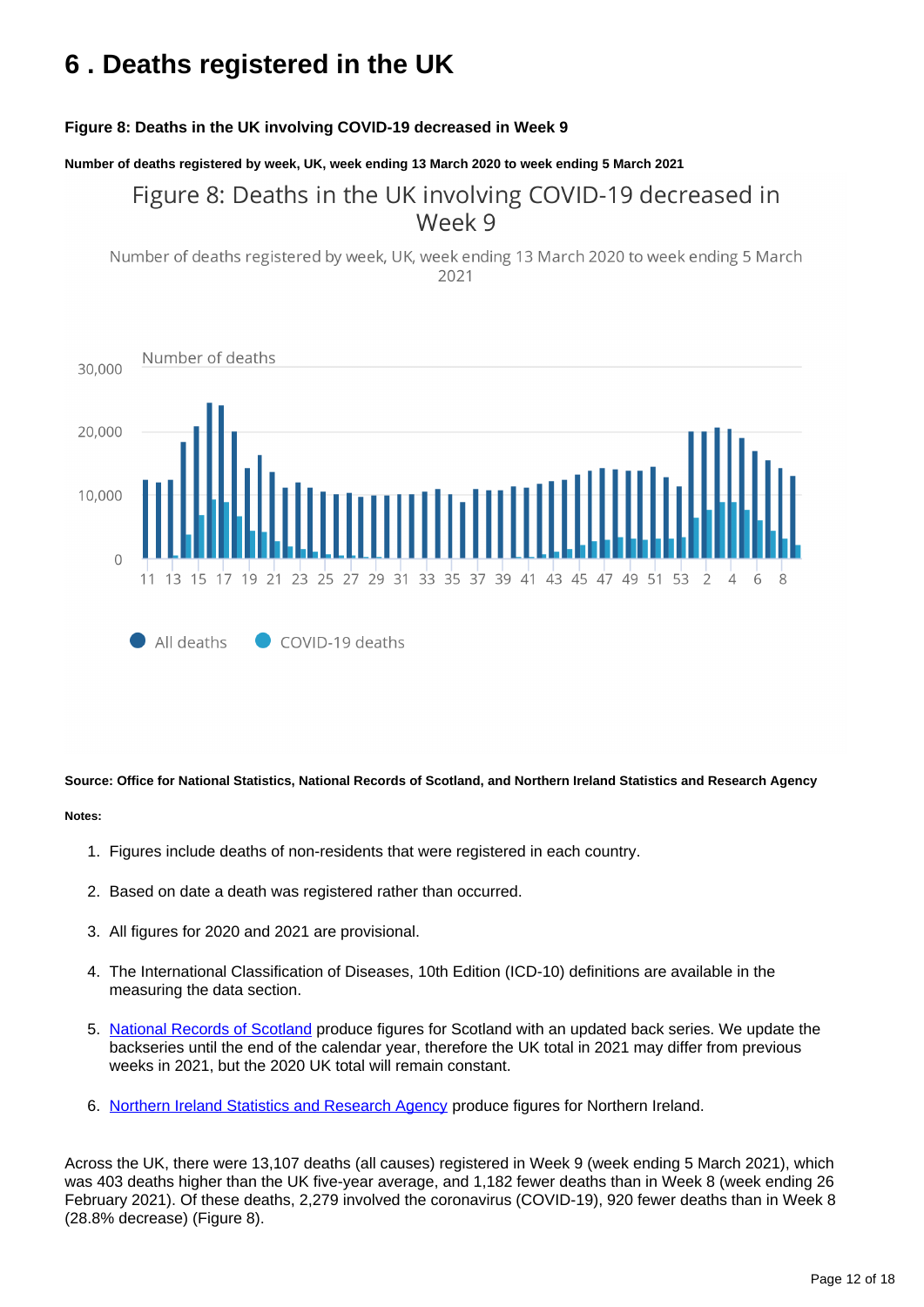## <span id="page-12-0"></span>**7 . Comparison of weekly deaths occurrence in England and Wales**

We previously published this section as a [separate article](https://www.ons.gov.uk/peoplepopulationandcommunity/healthandsocialcare/causesofdeath/articles/comparisonofweeklydeathoccurrencesinenglandandwales/previousReleases), which provided a more thorough description of the differences between different data sources. This section will look at the number of deaths by date of death produced by the Office for National Statistics (ONS) compared with death notifications reported on the GOV.UK dashboard. For Wales, we can also compare the data by date of death released by Public Health Wales (PHW).

On 12 August 2020, Public Health England (PHE) revised their data series to include two measures: deaths of positively tested individuals where the death occurred within 28 days and deaths within 60 days of a positive test. More information on these changes can be found in their [technical summary](https://www.gov.uk/government/publications/phe-data-series-on-deaths-in-people-with-covid-19-technical-summary).

In England, including deaths that occurred up to 5 March 2021 but were registered up to 13 March 2021, of those we have processed so far, the number involving the coronavirus (COVID-19) was 127,270.

The [comparative number](https://coronavirus.data.gov.uk/details/deaths) reported on GOV.UK (based on data from PHE) where the deaths occurred within 28 days of testing was 109,541 for deaths based on date of notification, and the number of deaths by date of death showed 109,811.

In Wales, including deaths that occurred up to 5 March 2021 but were registered up to 13 March 2021, of those we have processed so far, the number involving COVID-19 was 7,673.

The comparative number of deaths reported on GOV.UK (based on data from PHW) where the death occurred within 28 days of testing was 5,385 for deaths based on date of notification, and the number of deaths by date of death was 5,419.

## <span id="page-12-1"></span>**8 . Deaths data**

[Deaths registered weekly in England and Wales, provisional](https://www.ons.gov.uk/peoplepopulationandcommunity/birthsdeathsandmarriages/deaths/datasets/weeklyprovisionalfiguresondeathsregisteredinenglandandwales)

Dataset | Released 16 March 2021

Provisional counts of the number of deaths registered in England and Wales, by age, sex and region, in the latest weeks for which data are available. Includes data on coronavirus (COVID-19) deaths.

[Death registrations and occurrences by local authority and health board](https://www.ons.gov.uk/peoplepopulationandcommunity/healthandsocialcare/causesofdeath/datasets/deathregistrationsandoccurrencesbylocalauthorityandhealthboard)

Dataset | Released 16 March 2021

Provisional counts of the number of deaths registered in England and Wales, including deaths involving COVID-19, by local authority, health board and place of death in the latest weeks for which data are available.

[Number of deaths in care homes notified to the Care Quality Commission, England](https://www.ons.gov.uk/peoplepopulationandcommunity/birthsdeathsandmarriages/deaths/datasets/numberofdeathsincarehomesnotifiedtothecarequalitycommissionengland)

Dataset | Released 16 March 2021

Provisional counts of deaths in care homes caused by COVID-19 by local authority. Published by the Office for National Statistics (ONS) and Care Quality Commission (CQC).

[Care home resident deaths registered in England and Wales, provisional](https://www.ons.gov.uk/peoplepopulationandcommunity/birthsdeathsandmarriages/deaths/datasets/carehomeresidentdeathsregisteredinenglandandwalesprovisional)

Dataset | Released 16 March 2021

Provisional counts of the number of deaths registered of care home residents in England and Wales, by region. Includes data on coronavirus (COVID-19) deaths. Data are weekly and provisional.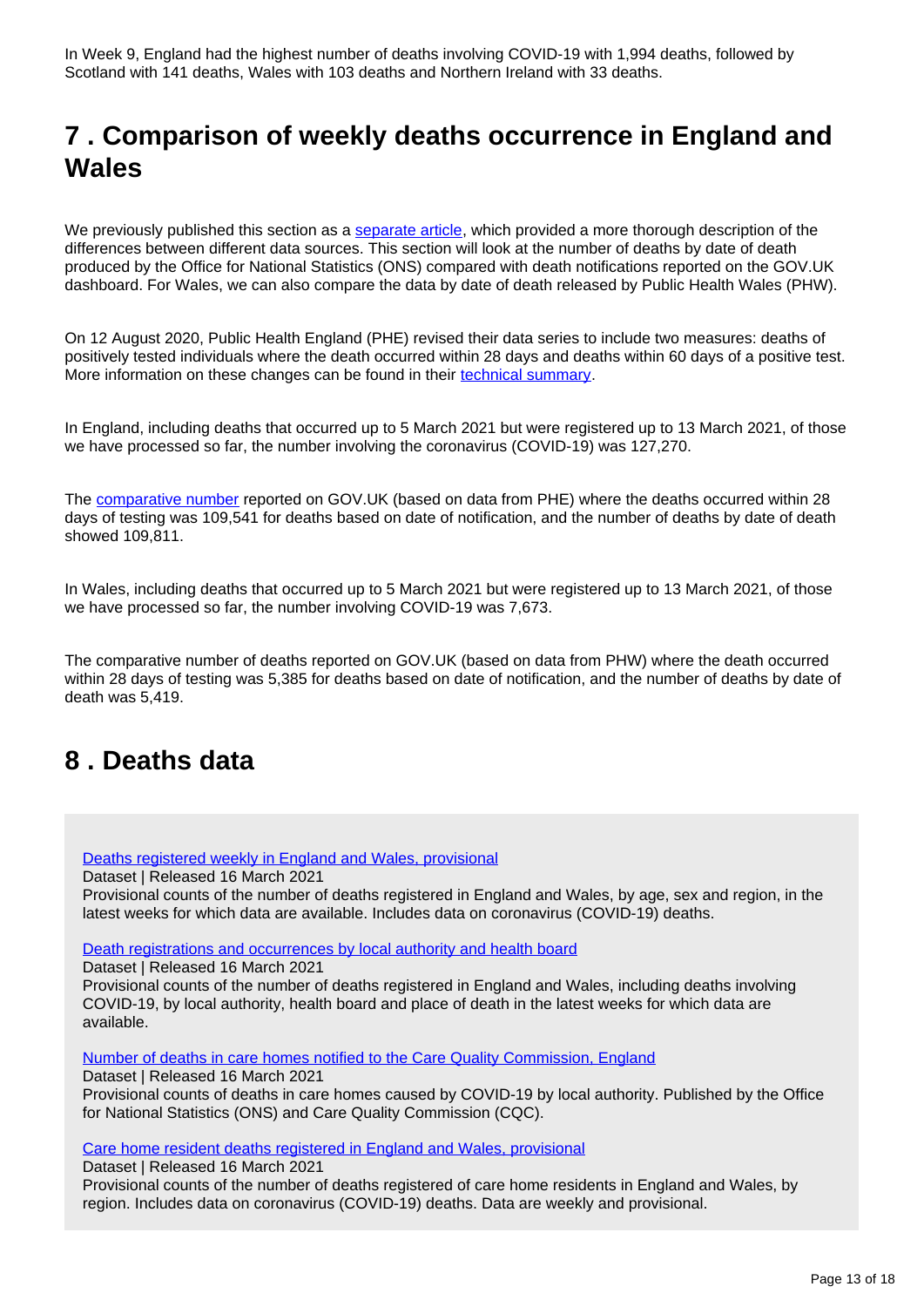Try the new way to filter and download these data:

- [Deaths registered weekly in England and Wales by age and sex: COVID-19](https://www.ons.gov.uk/datasets/weekly-deaths-age-sex?%3Auri=weekly-deaths-age-sex%2F)
- [Deaths registered weekly in England and Wales by region: COVID-19](https://www.ons.gov.uk/datasets/weekly-deaths-region/)
- [Death registrations and occurrences by local authority and place of death](https://www.ons.gov.uk/datasets/weekly-deaths-local-authority/)
- [Death registrations and occurrences by health board and place of death](https://www.ons.gov.uk/datasets/weekly-deaths-health-board/editions/time-series/versions/)

## <span id="page-13-0"></span>**9 . Glossary**

### **Coronavirus (COVID-19) deaths**

Coronavirus (COVID-19) deaths are those deaths registered in England and Wales in the stated week where COVID-19 was mentioned on the death certificate. A doctor can certify the involvement of COVID-19 based on symptoms and clinical findings – a positive test result is not required. Definitions of COVID-19 for deaths in Scotland and Northern Ireland are similar to England and Wales.

## <span id="page-13-1"></span>**10 . Measuring the data**

More quality and methodology information on strengths, limitations, appropriate uses, and how the data were created is available in the [Mortality statistics in England and Wales QMI.](https://www.ons.gov.uk/peoplepopulationandcommunity/birthsdeathsandmarriages/deaths/methodologies/mortalitystatisticsinenglandandwalesqmi)

To meet user needs, we publish very timely but provisional counts of death registrations in England and Wales in our [Deaths registered weekly in England and Wales, provisional dataset](https://www.ons.gov.uk/peoplepopulationandcommunity/birthsdeathsandmarriages/deaths/datasets/weeklyprovisionalfiguresondeathsregisteredinenglandandwales). These are presented by sex, age group and regions (within England) as well as for Wales as a whole. To allow time for registration and processing, these figures are published 11 days after the week ends. Because of the rapidly changing situation, in this bulletin we have also given provisional updated totals for death occurrences based on the latest available death registrations, up to 13 March 2021.

Because of the coronavirus (COVID-19) pandemic, our regular weekly deaths release now provides a separate breakdown of the number of deaths involving COVID-19: that is, where COVID-19 or suspected COVID-19 was mentioned anywhere on the death certificate, including in combination with other health conditions. If a death certificate mentions COVID-19, it will not always be the main cause of death but may be a contributory factor. This bulletin summarises the latest weekly information and will be updated each week during the pandemic.

The data for 2020 are based on a 53-week year. Because the number of days in a week is seven, when there are 52 weeks, we only cover 364 days of the 365 days in the year, which results in one remaining day each calendar year not included in the 52 weeks. With the occurrence of leap years, it is sometimes necessary to add a 53rd week to the end of the calendar, which was the case in 2020. This happens every five years, with the last time there was a Week 53 being in 2015. Given the low frequency of Week 53, it is more appropriate to compare the 2020 figures with the average for Week 52, than to compare it with a single year from five years previous. Therefore, the five-year average used in this bulletin for 2020 is the same as the five-year average used for Week 52.

From the bulletin dated 3 November 2020, we have added two additional analyses.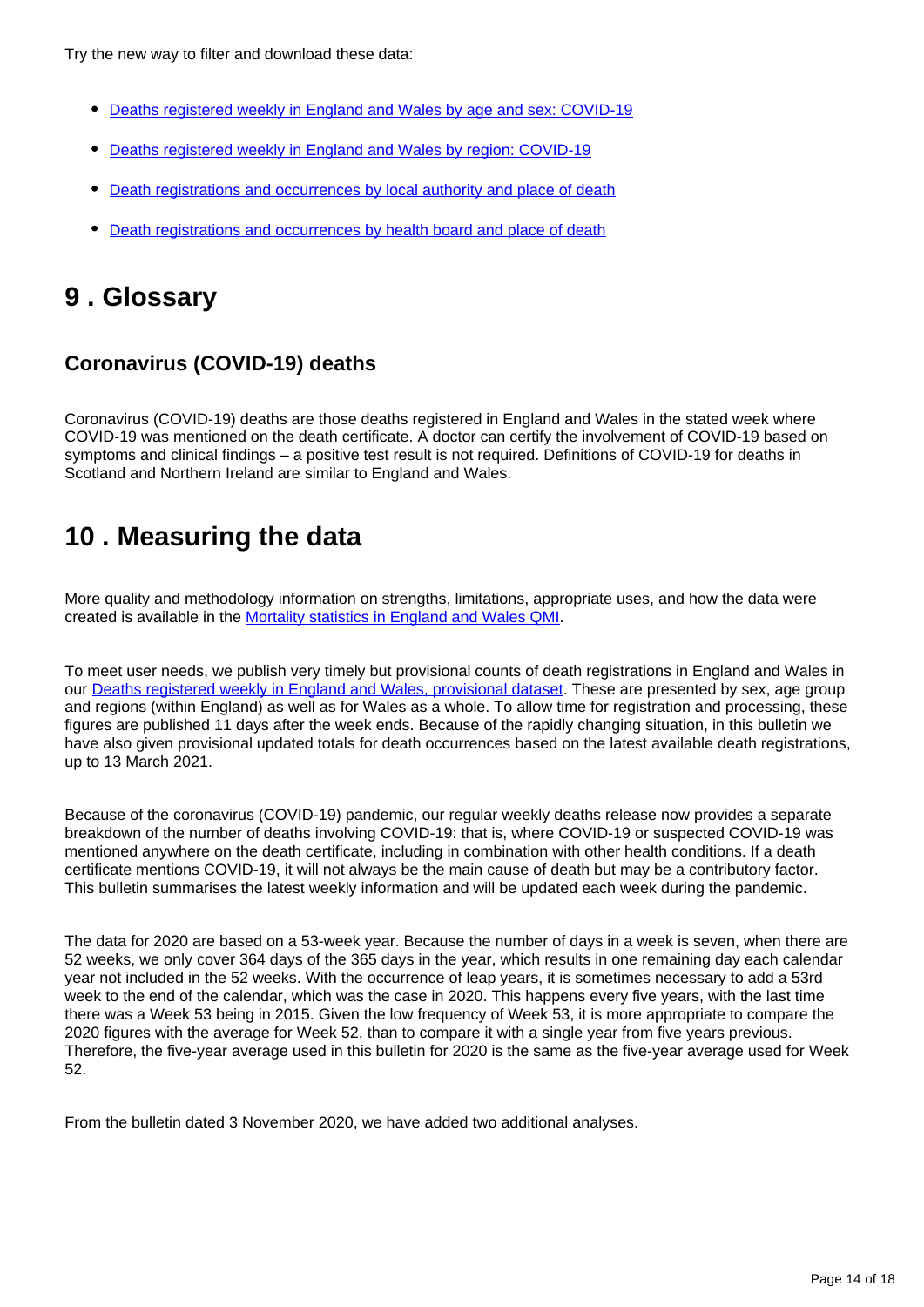Previously, we gave a breakdown of deaths involving COVID-19 into those where COVID-19 was the underlying cause of death ("due to COVID-19") and those where it was a contributory factor ("involving COVID-19") in the [monthly mortality analysis](https://www.ons.gov.uk/peoplepopulationandcommunity/birthsdeathsandmarriages/deaths/bulletins/monthlymortalityanalysisenglandandwales/latest); because of high public interest, this distinction is now shown in Figure 2 of the weekly bulletin.

This bulletin is based mainly on the date deaths are registered, not the date of death, because of the time taken [for a death to be registered.](http://www.ons.gov.uk/peoplepopulationandcommunity/birthsdeathsandmarriages/deaths/articles/impactofregistrationdelaysonmortalitystatisticsinenglandandwales/2019) Deaths in England and Wales are normally registered within five days, but there can be a considerably longer delay in some circumstances, particularly when the death is referred to a coroner.

We have developed a statistical model to estimate the number of deaths likely to have occurred in each week, based on previous experience of the pattern of registration delays, including the effects of bank holidays. The method is described in the article **[Predicting total weekly death occurrences in England and Wales: methodology](https://www.ons.gov.uk/peoplepopulationandcommunity/birthsdeathsandmarriages/deaths/methodologies/predictingtotalweeklydeathoccurrencesinenglandandwalesmethodology)** and the results are shown in the tab, "Estimated total deaths 2020", of the [accompanying dataset.](https://www.ons.gov.uk/peoplepopulationandcommunity/birthsdeathsandmarriages/deaths/datasets/weeklyprovisionalfiguresondeathsregisteredinenglandandwales)

These figures are different from the [daily surveillance figures on COVID-19 deaths](https://coronavirus.data.gov.uk/details/deaths) published by the Department of Health and Social Care (DHSC) on the GOV.UK website, for the UK as a whole and its constituent countries. Figures in this report are derived from the formal process of death registration and may include cases where the doctor completing the death certificate diagnosed possible cases of COVID-19, for example, where this was based on relevant symptoms but no test for the virus was conducted.

From 29 April 2020, the DHSC started to publish as their [daily announced figures on deaths from COVID-19](https://coronavirus.data.gov.uk/details/deaths) for the UK a new series that uses improved data for England produced by Public Health England (PHE). These figures provide a count of all deaths where a positive test for COVID-19 has been confirmed, wherever that death has taken place - a change from previously reporting only confirmed COVID-19 deaths in hospitals.

Figures for Scotland, Wales and Northern Ireland had already begun to include deaths outside hospitals, so this change ensured that the UK-wide series had a shared and common definitional coverage. A [statement](https://www.ons.gov.uk/news/statementsandletters/thedifferentusesoffiguresondeathsfromcovid19publishedbydhscandtheons) was published by the Office for National Statistics (ONS), which provides more detail of the changes.

On 12 August 2020, the PHE data series was revised to include two measures: deaths of positively tested individuals where the death occurred within 28 days and deaths within 60 days of a positive test. More information on these changes can be found in their [technical summary \(PDF, 854KB\).](https://assets.publishing.service.gov.uk/government/uploads/system/uploads/attachment_data/file/908781/Technical_Summary_PHE_Data_Series_COVID-19_Deaths_20200812.pdf)

In contrast to the GOV.UK figures, we include only deaths registered in England and Wales, which is the legal remit of the ONS. Tables 2 and 3 provide an overview of the differences in definitions between sources.

From the week ending 26th February 2021 (Week 8), new International Classification of Diseases (ICD-10) codes for COVID-19 issued by the World Health Organization (WHO) have been implemented for deaths involving COVID-19. The new codes are U09.9 (Post-COVID condition, where the acute COVID had ended before the condition immediately causing death occurred) and U10.9 (Multisystem inflammatory syndrome associated with COVID-19 (also called Kawasaki-like syndrome), a specific, uncommon effect of COVID-19 in children). These are in addition to the existing codes of U07.1 (COVID-19, virus identified) and U07.2 (COVID-19, virus not identified, that is, COVID-19 stated to be unconfirmed or suspected).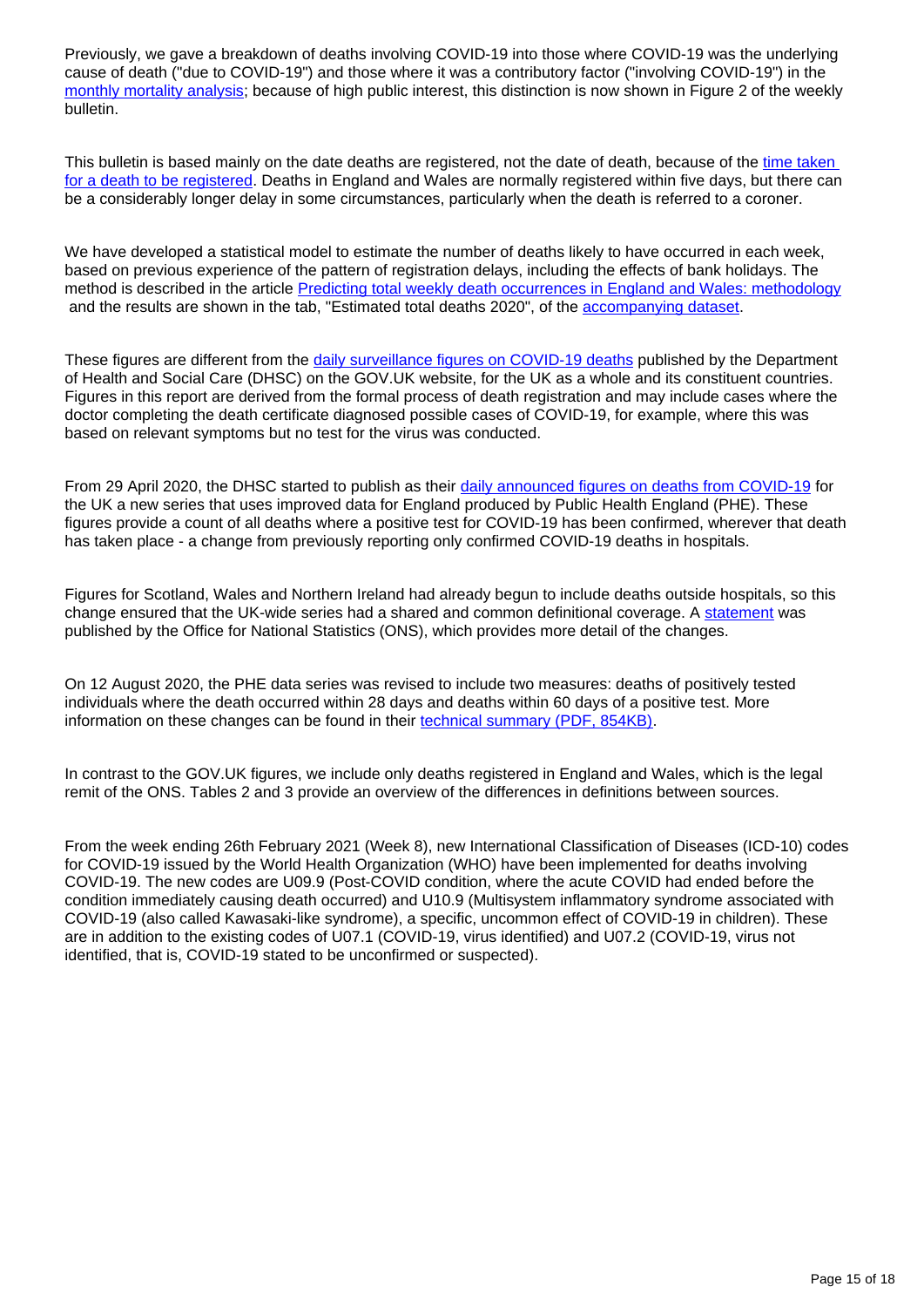|                   | <b>DHSC</b><br>COVID-19<br>(as<br>published<br>on GOV.<br>UK)<br>before 29<br><b>April</b>                                              | <b>DHSC</b><br>COVID-19<br>(as<br>published<br>on GOV.UK) published<br>between 29<br><b>April</b><br>and 12<br><b>August</b>            | <b>DHSC</b><br>COVID-19<br>(as<br>on GOV.UK)<br>from 12<br><b>August</b>                                                                | <b>ONS COVID-</b><br>19<br>deaths<br>registered                                                                            | <b>ONS COVID-</b><br>19<br>death<br>occurrence<br>(actual date of<br>death)                                                | <b>NHS</b><br><b>England</b>                                     | <b>Public</b><br><b>Health</b><br><b>Wales</b>                                    |
|-------------------|-----------------------------------------------------------------------------------------------------------------------------------------|-----------------------------------------------------------------------------------------------------------------------------------------|-----------------------------------------------------------------------------------------------------------------------------------------|----------------------------------------------------------------------------------------------------------------------------|----------------------------------------------------------------------------------------------------------------------------|------------------------------------------------------------------|-----------------------------------------------------------------------------------|
| Coverage          | <b>UK</b><br>(however<br>we only<br>include<br>England and<br>Wales<br>breakdowns<br>for<br>comparable<br>coverage<br>with ONS<br>data) | <b>UK</b><br>(however<br>we only<br>include<br>England<br>and Wales<br>breakdowns<br>for<br>comparable<br>coverage<br>with ONS<br>data) | <b>UK</b><br>(however<br>we only<br>include<br>England and<br>Wales<br>breakdowns<br>for<br>comparable<br>coverage<br>with ONS<br>data) | Registrations<br>in England<br>and Wales                                                                                   | Registrations<br>in England and<br>Wales                                                                                   | England<br>only                                                  | Wales only                                                                        |
|                   |                                                                                                                                         |                                                                                                                                         |                                                                                                                                         | Selected UK<br>figures are<br>included in the nations to<br>weekly release create UK                                       | In discussions<br>with devolved<br>estimates in<br>the near future                                                         |                                                                  |                                                                                   |
| <b>Inclusion</b>  | Deaths in<br>hospitals                                                                                                                  | Includes<br>any place of<br>death,<br>including<br>care homes<br>and<br>community                                                       | Includes any<br>place of<br>death,<br>including<br>care homes<br>and<br>community                                                       | Any place of<br>death,<br>including care<br>homes and<br>community                                                         | Any place of<br>death,<br>including care<br>homes and<br>community                                                         | Deaths in<br>hospitals                                           | Includes<br>any place of<br>death,<br>including<br>care homes<br>and<br>community |
|                   | Deaths<br>where the<br>patient has<br>tested<br>positive for<br>COVID-19                                                                | Deaths<br>where the<br>patient has<br>tested<br>positive for<br>COVID-19                                                                | Deaths<br>where the<br>patient has<br>tested<br>positive for<br>COVID-19<br>within 28<br>and 60 days<br>of testing                      | Deaths where Deaths where<br>been<br>mentioned on<br>the death<br>certificate                                              | COVID-19 has COVID-19 has<br>been<br>mentioned on<br>the death<br>certificate                                              | Deaths<br>where<br>patient<br>has been<br>tested for<br>COVID-19 | Deaths<br>where<br>patient has<br>been tested<br>for COVID-<br>19                 |
| <b>Timeliness</b> | Provided<br>daily but not<br>officially<br>registered                                                                                   | Provided<br>officially<br>registered                                                                                                    | Provided<br>daily but not daily but not<br>officially<br>registered                                                                     | Weekly<br>registrations<br>are 11 days<br>behind<br>because of<br>the time taken<br>to register,<br>process and<br>publish | Weekly<br>registrations<br>are 11 days<br>behind<br>because of the<br>time taken to<br>register,<br>process and<br>publish | Updated<br>daily for<br>each date<br>of death                    | Updated<br>daily for<br>each date of<br>death                                     |
|                   |                                                                                                                                         |                                                                                                                                         |                                                                                                                                         | Registered in<br>the week<br>ending 5<br>March 2021<br>(week 9)                                                            | Deaths which<br>occurred in<br>week 9 but<br>were<br>registered up<br>to 13 March<br>2021                                  |                                                                  |                                                                                   |

Table 2: Definitions of COVID-19 deaths between different sources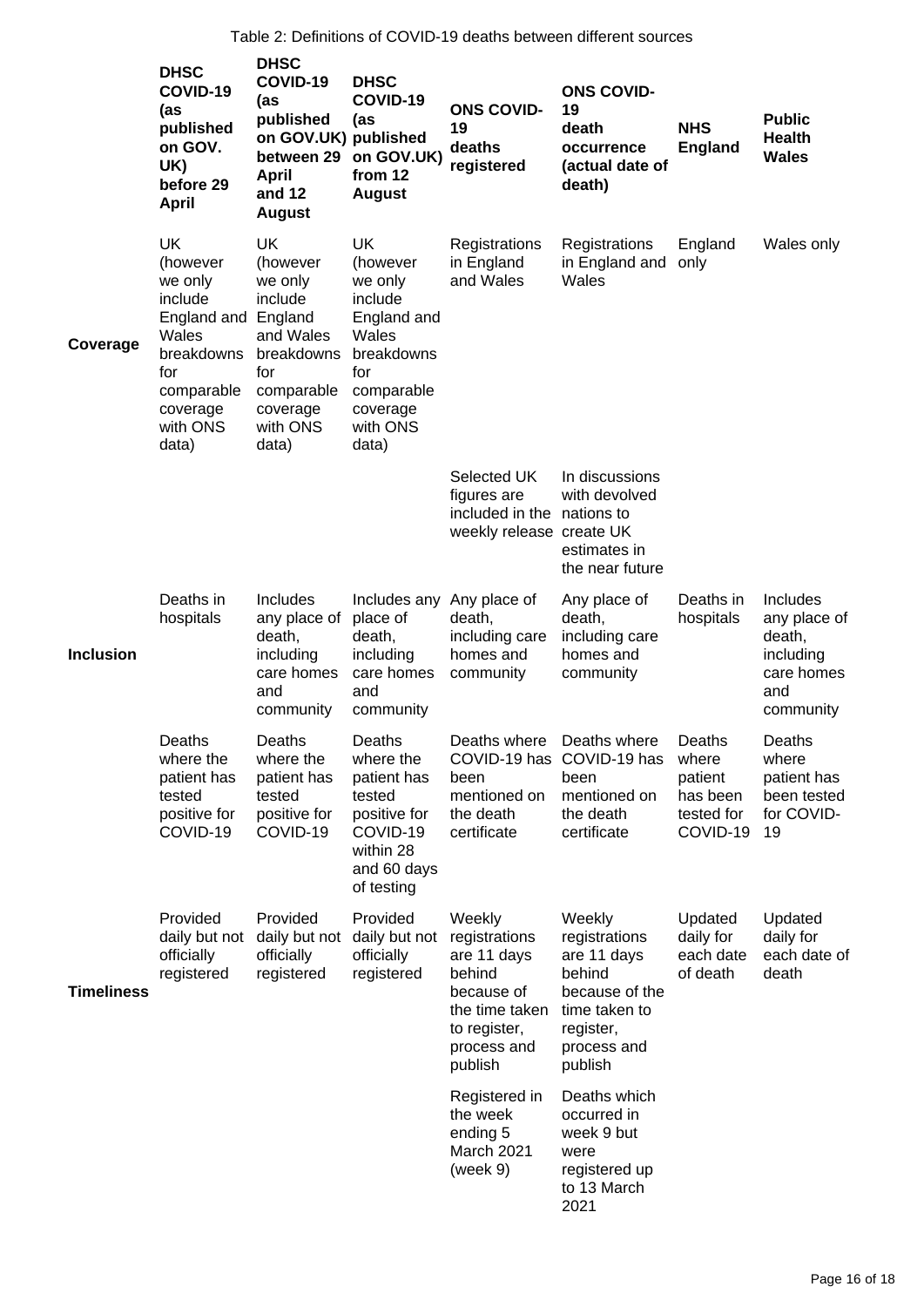Table 3: Definitions of COVID-19 deaths in care homes between different sources

|                   | <b>ONS</b><br>COVID-19<br>deaths<br>registered                                                                       | <b>ONS</b><br>COVID-19<br>death<br>occurrence<br>(actual date<br>of death)                         | <b>Care Quality</b><br><b>Commission</b><br>deaths in<br>care homes<br>(date of<br>notification<br>received)                                                   | <b>Care Inspectorate</b><br><b>Wales deaths in</b><br>care homes<br>(date of<br>notification<br>received)                                |
|-------------------|----------------------------------------------------------------------------------------------------------------------|----------------------------------------------------------------------------------------------------|----------------------------------------------------------------------------------------------------------------------------------------------------------------|------------------------------------------------------------------------------------------------------------------------------------------|
|                   | Registrations in<br>England and<br>Wales                                                                             | Registrations in<br>England and<br>Wales                                                           | Death notifications<br>sent by registered<br>care home operators<br>in England to CQC                                                                          | Death notifications sent by<br>registered care home operators<br>in Wales to CIW                                                         |
| Coverage          | Selected UK<br>figures are<br>included in the<br>weekly release                                                      | In discussions<br>with devolved<br>nations to<br>create UK<br>estimates in the<br>near future      |                                                                                                                                                                |                                                                                                                                          |
|                   | Any place of<br>death, including<br>care homes                                                                       | Any place of<br>death, including<br>care homes                                                     | Deaths in care homes<br>- deaths of care home<br>residents that<br>occurred elsewhere<br>are also collected                                                    | Deaths in care homes - deaths<br>of care home residents that<br>occurred elsewhere are also<br>collected                                 |
| <b>Inclusion</b>  | Deaths where<br>COVID-19 has<br>been mentioned<br>on the death<br>certificate                                        | Deaths where<br>COVID-19 has<br>been mentioned<br>on the death<br>certificate                      | Deaths where the care<br>home provider has<br>stated COVID-19 as a<br>suspected or<br>confirmed cause of<br>death on the death<br>notification                 | Deaths where the care home<br>provider has stated COVID-19<br>as a suspected or confirmed<br>cause of death on the death<br>notification |
| <b>Timeliness</b> | Weekly<br>registrations are<br>11 days behind<br>because of the<br>time taken to<br>register, process<br>and publish | Weekly<br>11 days behind<br>because of the<br>time taken to<br>register,<br>process and<br>publish | Daily deaths<br>registrations are notifications by date of date of notification<br>notification - these<br>take on average 4<br>days to receive and<br>process | Daily deaths notifications by                                                                                                            |
|                   |                                                                                                                      |                                                                                                    | Data are published<br>weekly by ONS                                                                                                                            | Data are published weekly by<br><b>Welsh Government</b>                                                                                  |

Source: Office for National Statistics – Deaths registered weekly in England and Wales

We will publish accompanying articles periodically, giving enhanced information such as age-standardised and age-specific mortality rates for recent time periods and breakdowns of deaths involving COVID-19 by associated pre-existing health conditions.

There is usually a delay of at least five days between occurrence and registration. More information on this issue can be found in our *impact* of registration delays release.

Our [User guide to mortality statistics](https://www.ons.gov.uk/peoplepopulationandcommunity/birthsdeathsandmarriages/deaths/methodologies/userguidetomortalitystatistics) provides further information on data quality, legislation and procedures relating to mortality and includes a [glossary of terms](https://www.ons.gov.uk/peoplepopulationandcommunity/birthsdeathsandmarriages/deaths/methodologies/userguidetomortalitystatisticsjuly2017#glossary).